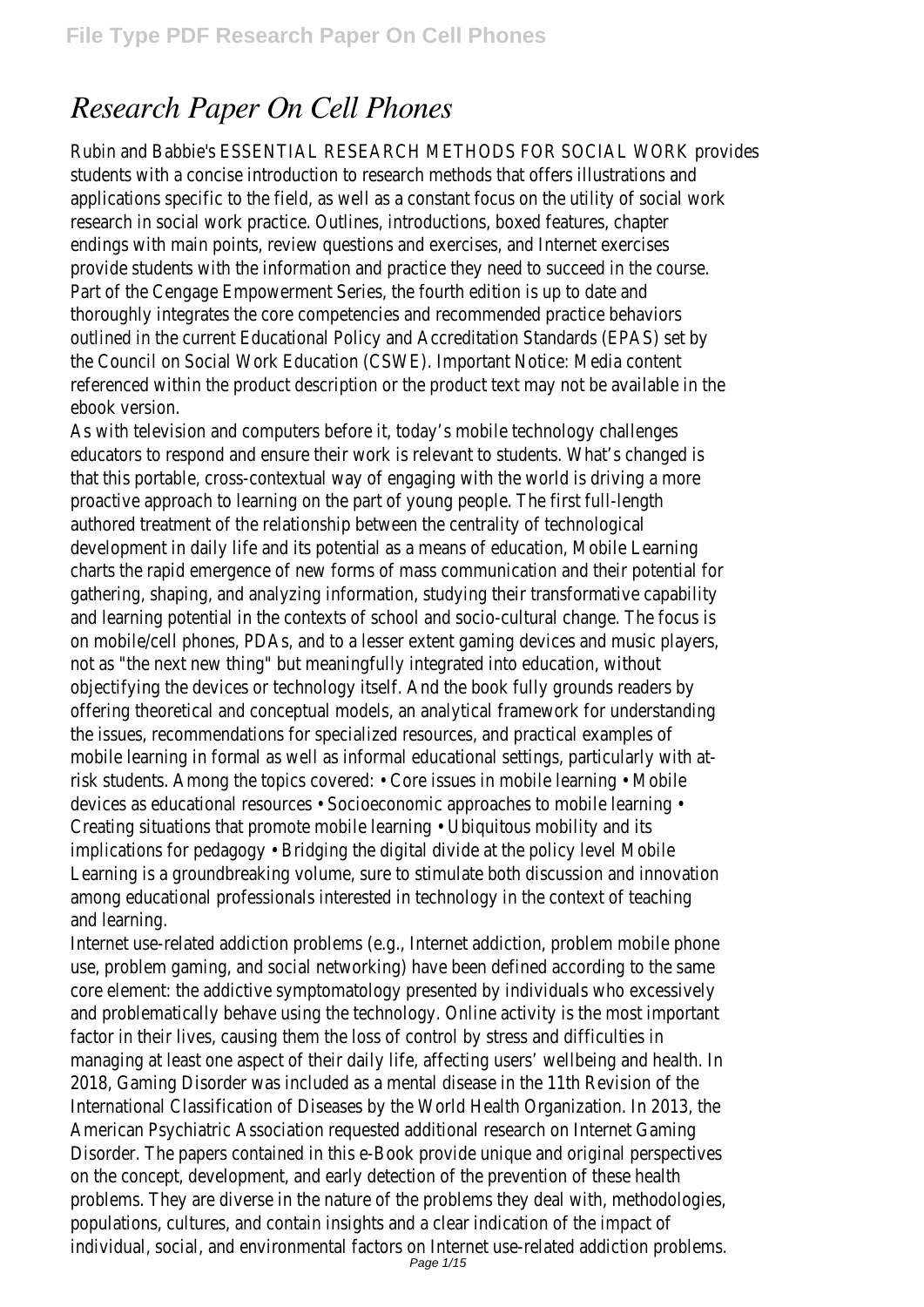The e-Book illustrates recent progress in the evolution of research, with great emphasis on gaming and smartphone problems, signaling areas in which research would be useful, even cross-culturally.

As technology advances, mobile devices have become more affordable and useful to countries around the world. The use of technology can significantly enhance educational environments for students. It is imperative to study new software, hardware, and gadgets for the improvement of teaching and learning practices. Mobile Devices in Education: Breakthroughs in Research and Practice is a collection of innovative research on the methods and applications of mobile technologies in learning and explores best practices of mobile learning in educational settings. Highlighting a range of topics such as educational technologies, curriculum development, and gamebased learning, this publication is an ideal reference source for teachers, principals, curriculum developers, educational software developers, instructional designers, administrators, researchers, professionals, upper-level students, academicians, and practitioners actively involved in the education field.

Mobile Technology in Everyday Life

Nuisance Or Necessity? : Hearing Before the Subcommittee on Aviation of the Committee on Transportation and Infrastructure, House of Representatives, One Hundred Ninth Congress, First Session, July 14, 2005

Inside System Storage: Volume II (Paperback)

Concepts, Methodologies, Tools, and Applications

Understanding Risk Controversies

Cell Phone Culture

African Women and ICTs

**Has the cell phone forever changed the way people communicate? The mobile phone is used for "real time coordination while on the run, adolescents use it to manage their freedom, and teens "text to each other day and night. The mobile phone is more than a simple technical innovation or social fad, more than just an intrusion on polite society. This book, based on world-wide research involving tens of thousands of interviews and contextual observations, looks into the impact of the phone on our daily lives. The mobile phone has fundamentally affected our accessibility, safety and security, coordination of social and business activities, and use of public places. Based on research conducted in dozens of countries, this insightful and entertaining book examines the once unexpected interaction between humans and cell phones, and between humans, period. The compelling discussion and projections about the future of the telephone should give designers everywhere a more informed practice and process, and provide researchers with new ideas to last years. \*Rich Ling (an American working in Norway) is a prominent researcher, interviewed in the new technology article in the November 9 issue of the New York Times Magazine. \*A particularly "good read", this book will be important to the designers, information designers, social psychologists, and others who will have an impact on the development of the new third generation of mobile telephones. \*Carefully and wittily written by a senior research scientist at Telenor, Norway's largest telecommunications company, and developer of the first mobile telephone system that allowed for international roaming.**

**Connecting the study of cognition to everyday life in an unprecedented way, E. Bruce Goldstein's COGNITIVE PSYCHOLOGY: CONNECTING MIND, RESEARCH,**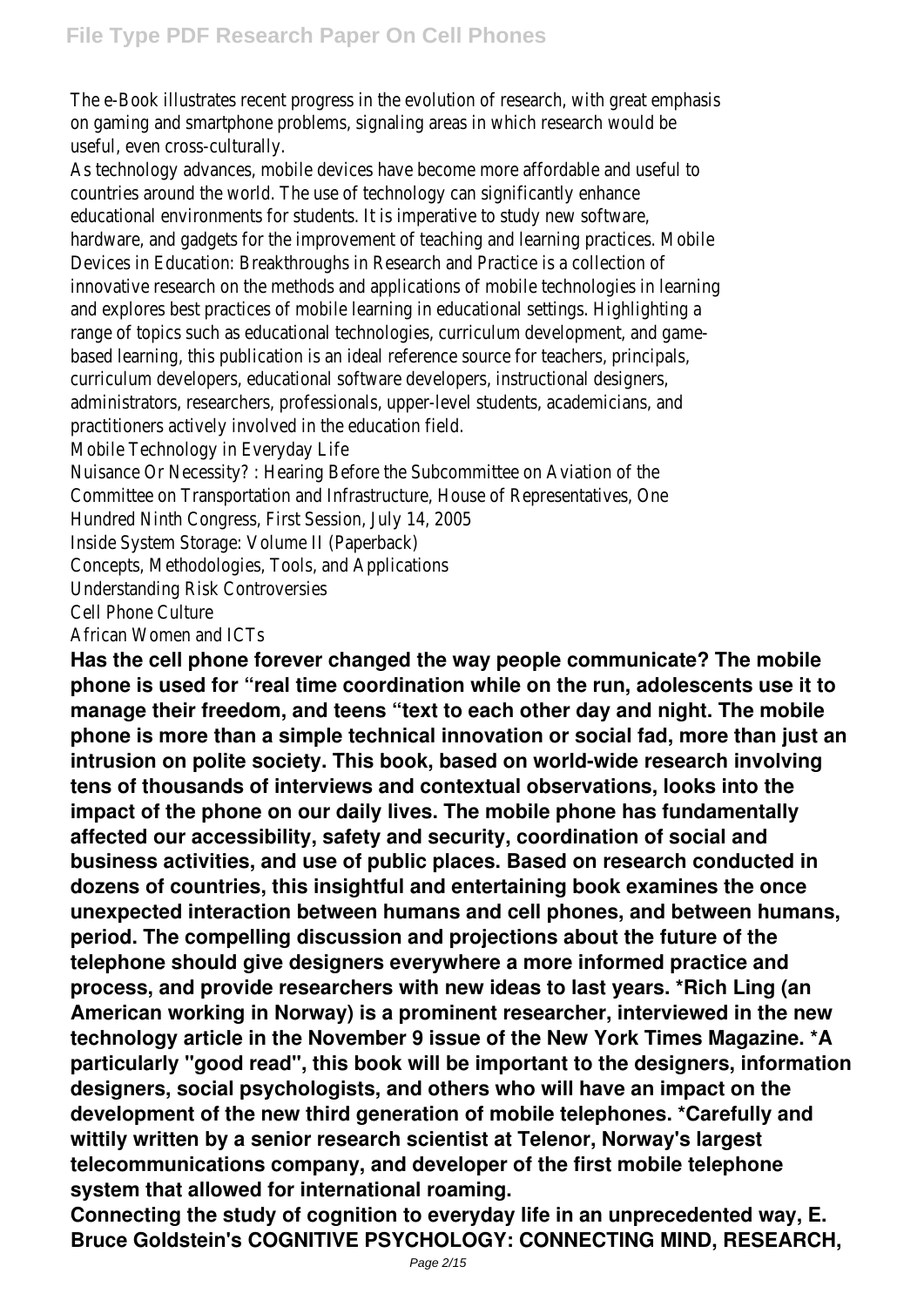**AND EVERYDAY EXPERIENCE gives equal treatment to both the landmark studies and the cutting-edge research that define this fascinating field. A wealth of concrete examples and illustrations help students understand the theories of cognition-driving home both the scientific importance of the theories and their relevance to students' daily lives. Goldstein's accessible narrative style blends with an art program that makes difficult concepts understandable. Students gain a true understanding of the "behind the scenes" activity that happens in the mind when humans do such seemingly simple activities as perceive, remember, or think. Goldstein also focuses on the behavioral and physiological approaches to cognition by including physiological materials in every chapter. As is typical of his work, this fourth edition is a major revision that reflects the most current aspects of the field. Important Notice: Media content referenced within the product description or the product text may not be available in the ebook version.**

**Does too much competition in banking hurt society? What policies can best protect and stabilize banking without stifling it? Institutional responses to such questions have evolved over time, from interventionist regulatory control after the Great Depression to the liberalization policies that started in the United States in the 1970s. The global financial crisis of 2007–2009, which originated from an oversupply of credit, once again raised questions about excessive banking competition and what should be done about it. Competition and Stability in Banking addresses the critical relationships between competition, regulation, and stability, and the implications of coordinating banking regulations with competition policies. Xavier Vives argues that while competition is not responsible for fragility in banking, there are trade-offs between competition and stability. Well-designed regulations would alleviate these trade-offs but not eliminate them, and the specificity of competition in banking should be accounted for. Vives argues that regulation and competition policy should be coordinated, with tighter prudential requirements in more competitive situations, but he also shows that supervisory and competition authorities should stand separate from each other, each pursuing its own objective. Vives reviews the theory and empirics of banking competition, drawing on up-to-date analysis that incorporates the characteristics of modern market-based banking, and he looks at regulation, competition policies, and crisis interventions in Europe and the United States, as well as in emerging economies. Focusing on why banking competition policies are necessary, Competition and Stability in Banking examines regulation's impact on the industry's efficiency and effectiveness. With the recent emphasis on essay writing in many standardized tests and classroom assignments, this book aims to help young writers in this process. A positive, conversational tone, fun illustrations, and helpful examples make this book engaging and easy to use.**

### **Gadget [Less]**

**Handbook of Research on Mobile Devices and Applications in Higher Education Settings**

**Me and My Cell Phone**

**Personal Stress Management: Surviving to Thriving**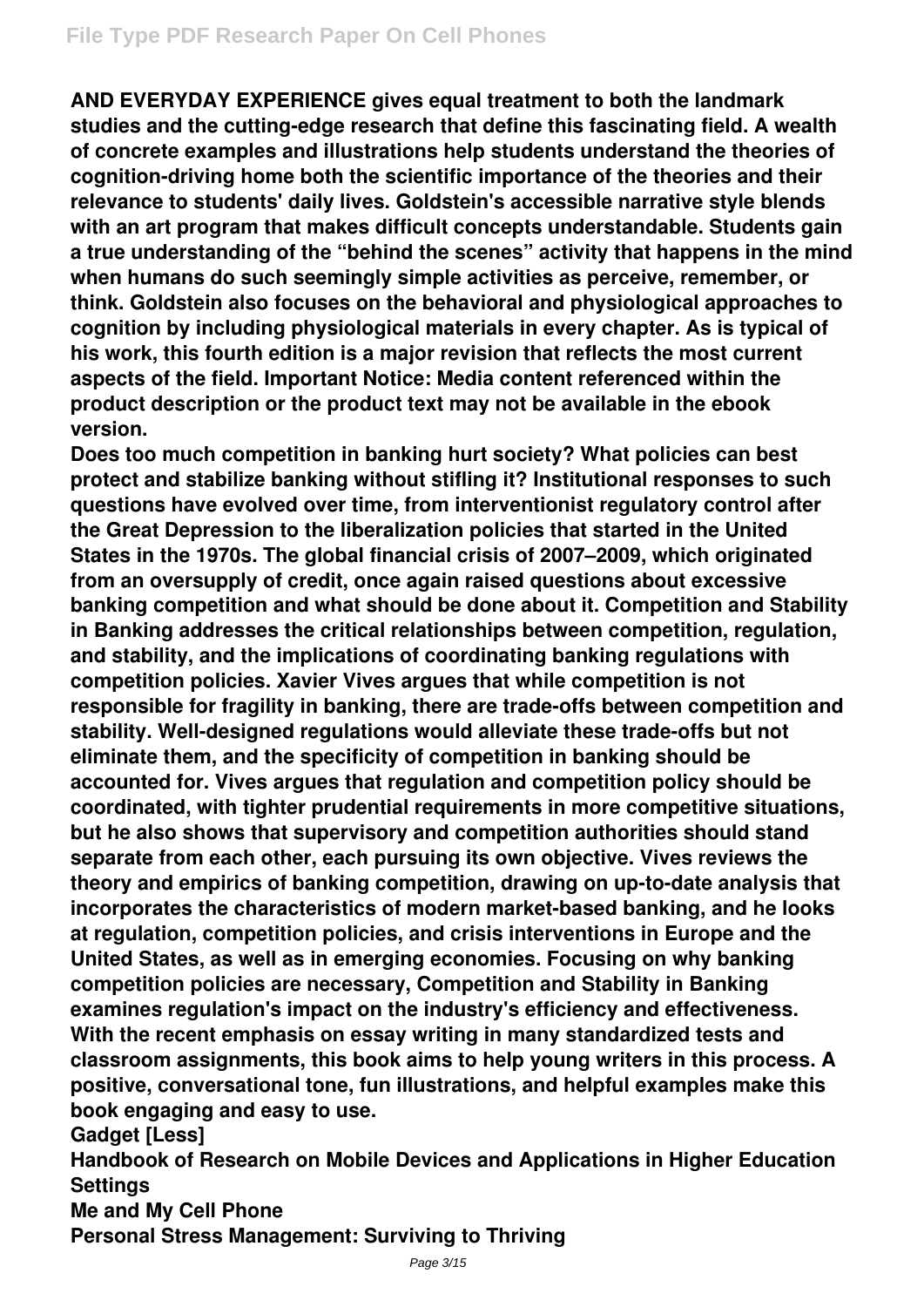#### **Opportunities and challenges of mobile research methodologies Internet and Mobile Phone Addiction Mobile Learning**

**"This book provides a compelling collection of innovative mobile marketing thoughts and practices"--Provided by publisher. "In a time in which the ways we communicate and connect are constantly changing, and not always for the better, Sherry Turkle provides a much needed voice of caution and reason to help explain what the f\*\*\* is going on." —Aziz Ansari, author of Modern Romance Renowned media scholar Sherry Turkle investigates how a flight from conversation undermines our relationships, creativity, and productivity—and why reclaiming face-to-face conversation can help us regain lost ground. We live in a technological universe in which we are always communicating. And yet we have sacrificed conversation for mere connection. Preeminent author and researcher Sherry Turkle has been studying digital culture for over thirty years. Long an enthusiast for its possibilities, here she investigates a troubling consequence: at work, at home, in politics, and in love, we find ways around conversation, tempted by the possibilities of a text or an email in which we don't have to look, listen, or reveal ourselves. We develop a taste for what mere connection offers. The dinner table falls silent as children compete with phones for their parents' attention. Friends learn strategies to keep conversations going when only a few people are looking up from their phones. At work, we retreat to our screens although it is conversation at the water cooler that increases not only productivity but commitment to work. Online, we only want to share opinions that our followers will agree with – a politics that shies away from the real conflicts and solutions of the public square. The case for conversation begins with the necessary conversations of solitude and self-reflection. They are endangered: these days, always connected, we see loneliness as a problem that technology should solve. Afraid of being alone, we rely on other people to give us a sense of ourselves, and our capacity for empathy and relationship suffers. We see the costs of the flight from conversation everywhere: conversation is the cornerstone for democracy and in business it is good for the bottom line. In the private sphere, it builds empathy, friendship, love, learning, and productivity. But there is good news: we are resilient. Conversation cures. Based on five years of research and interviews in homes, schools, and the workplace, Turkle argues that we have come to a better understanding of where our technology can and cannot take us and that the time is right to reclaim conversation. The most human—and humanizing—thing that we do. The virtues of person-to-**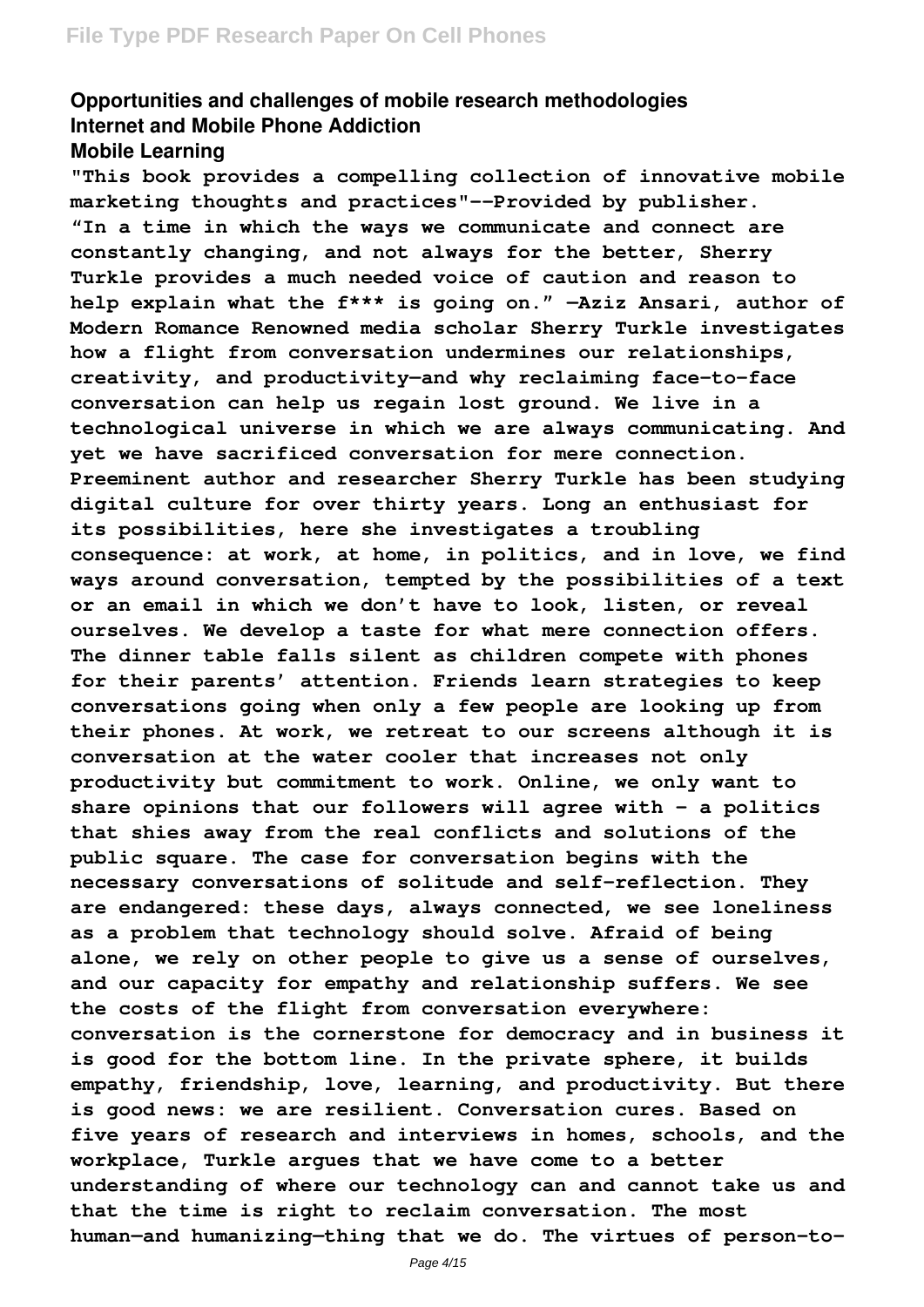**person conversation are timeless, and our most basic technology, talk, responds to our modern challenges. We have everything we need to start, we have each other. Turkle's latest book, The Empathy Diaries (3/2/21) is available now.**

**The revolution in information and communication technologies (ICTs) has vast implications for the developing world, but what tangible benefits has it bought, when issues of social inclusion and exclusion, particularly in the developing world, remain at large? In addition, the gender digital divide is growing in the developing world, particularly in Africa - so what does ICT mean to African women? African Women and ICTs explores the ways in which women in Africa utilize ICTs to facilitate their empowerment; whether through the mobile village phone business, through internet use, or through new career and ICT employment opportunities. Based on the outcome of a extensive research project, this timely books features chapters based on original primary field research undertaken by academics and activists who have investigated situations within their own communities and countries. The discussion includes such issues as the notion of ICTs for empowerment and as agents of change, ICTs in the fight against gender-based violence, and how ICTs could be used to reconceptualize public and private spaces. ICT policy is currently being made and implemented all over Africa, but the authors argue that this is happening mostly in the absence of clear knowledge about the ways gender inequality and ICTs are impacting each other and that by becoming alert to a gender dimension in ICT developments at an early stage of the information revolution, we may be able to prevent greater scaled undesirable effects in the future. Prevention magazine provides smart ways to live well with info and tips from experts on weight loss, fitness, health,**

**nutrition, recipes, anti-aging & diets.**

**Drunk Driving Defense**

**Health and Educational Effects**

**Cognitive Psychology: Connecting Mind, Research and Everyday Experience**

**First International Conference, HCD 2009, Held as Part of HCI International 2009, San Diego, CA, USA, July 19-24, 2009 Proceedings Cell Phones on Aircraft In the lives of young children aged 0-14 years** This volume brings together internationally known researchers representing different theoretical

perspectives on students' self-regulation of learning. Diverse theories on how students become self-regulated learners are compared in terms of their conceptual origins, scientific form, research productivity, and pedagogical effectiveness. This is the only comprehensive comparison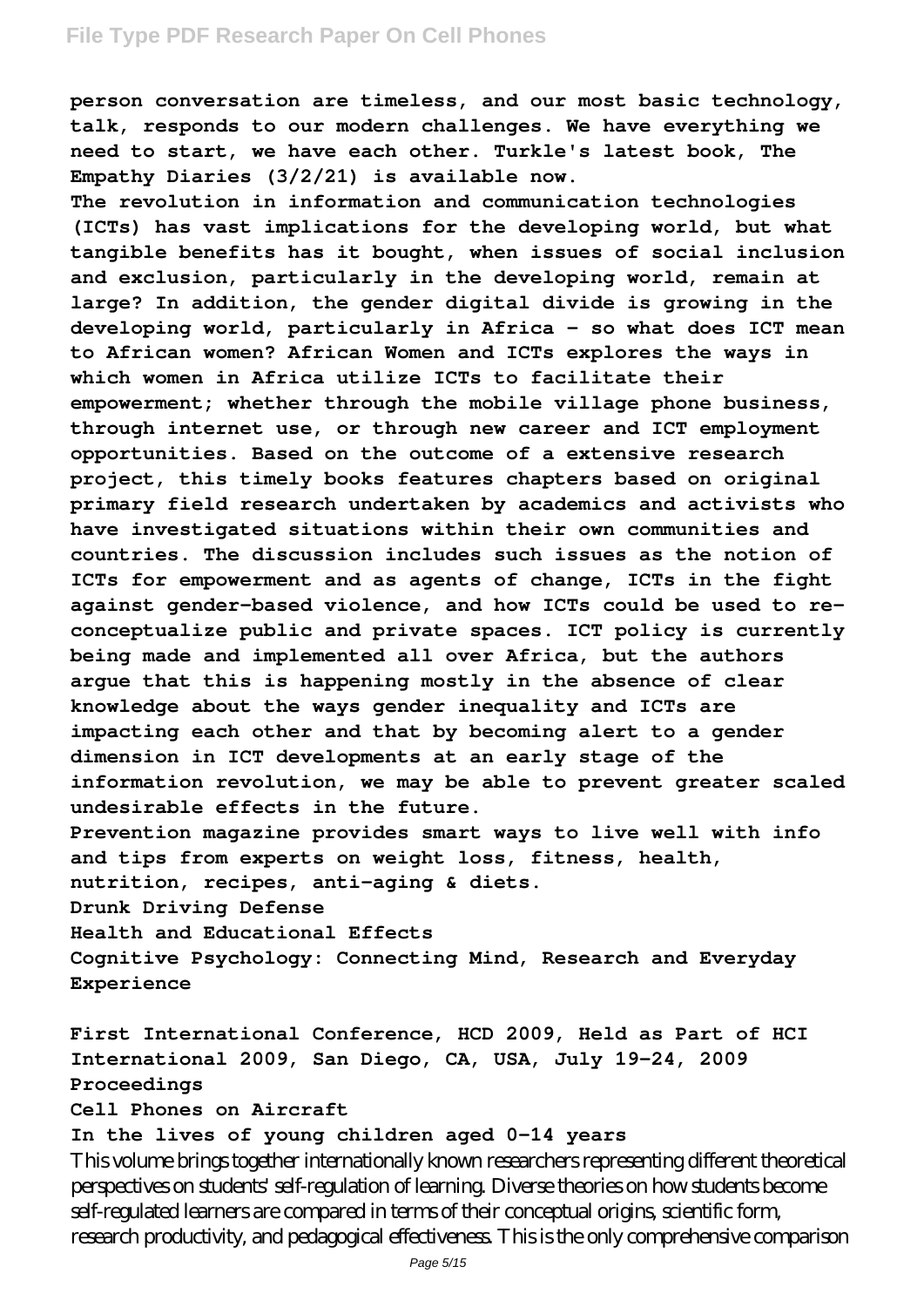of diverse classical theories of self-regulated learning in print. The first edition of this text, published in 1989, presented descriptions of such differing perspectives as operant, phenomenological, social learning, volitional, Vygotskian, and constructivist theories. In this new edition, the same prominent editors and authors reassess these classic models in light of a decade of very productive research. In addition, an information processing perspective is included, reflecting its growing prominence. Self-regulation models have proven especially appealing to teachers, coaches, and tutors looking for specific recommendations regarding how students activate, alter, and sustain their learning practices. Techniques for enhancing these processes have been studied with considerable success in tutoring sessions, computer learning programs, coaching sessions, and self-directed practice sessions. The results of these applications are discussed in this new edition. The introductory chapter presents a historical overview of research and a theoretical framework for comparing and contrasting the theories described in the following chapters, all of which follow a common organizational format. This parallel format enables the book to function like an authored textbook rather than a typical edited volume. The final chapter offers an historical assessment of changes in theory and trends for future research. This volume is especially relevant for students and professionals in educational psychology, school psychology, guidance and counseling, developmental psychology, child and family development, as well as for students in general teacher education.

Cell phones and the Internet have been the recipients of in-depth research on their increased and rapid integration into everyday life and the innovative appropriations associated with them in many societies. The cell phone has attracted particular attention in its perceived abilities to both enhance and destruct social relationships. Our increased access to social media and to the cell phone has taken social networking to an unprecedented level. These communication technologies are revered by many as great, all-purpose, all-positive communication devices in spite of their flaws. They are overwhelmingly bestowed with agency and superiority. Too often, they are idolized with little regard to how they affect and are affected by their users on a personal level. The mutual shaping between technology and society is not adequately acknowledged. Technologies, in spite of the seemingly endless possibilities offered by their many functions, can quite literally be sterile and useless objects outside of conscious and tangible human effort. Cell phones and the Internet, though undoubtedly capable of providing myriad beneficial opportunities for their users, need at long last to be put in their place. This book is a contribution in that regard. Kindled by her own intimate history with her cell phone and a growing curiosity about ICTs in general, this book is a culmination of Crystal Powells thoughts, reactions to and interpretations of some of the literature on these technologies. The book draws on and critically reviews contributions by some leading authors on the social shaping of ICTs and social media to offer a more nuanced and complex understanding of technology in relation to those who use and are used by it.

Providing the first comprehensive, accessible, and international introduction to cell phone culture and theory, this book is and clear and sophisticated overview of mobile telecommunications, putting the technology in historical and technical context. Interdisciplinary in its conceptual framework, Cell Phone Culture draws on a wide range of national, regional, and international examples, to carefully explore the new forms of consumption and use of communication and media technology that the phenomenon of mobiles represents. This fascinating biography of an important cultural object: adopts an integrated multiperspective approach considers the mobile phone and its history, production, design, consumption and representation examines the implications in contemporary media convergence such as digital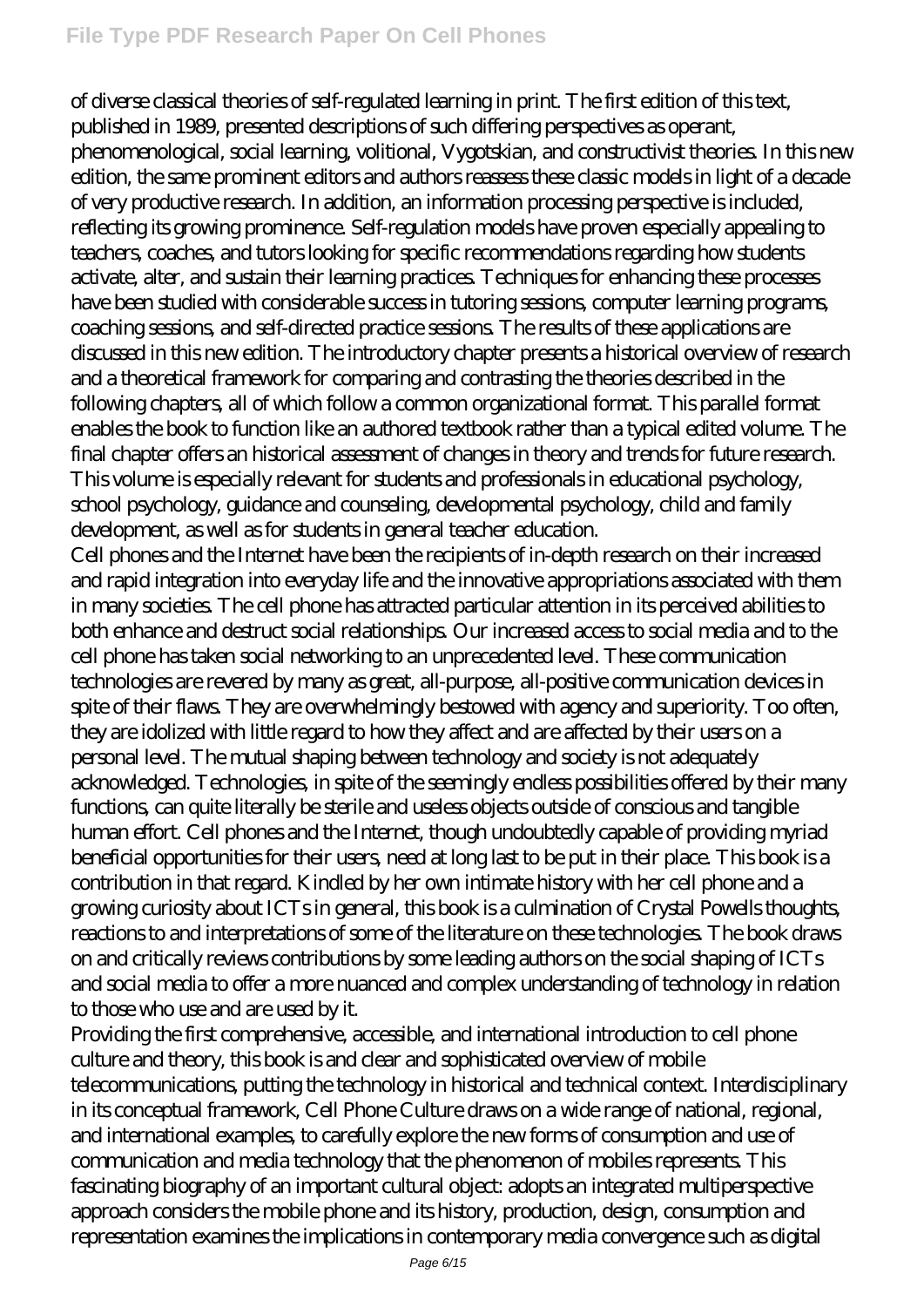photography an mobile internet. Also reflecting on the challenges and provocations of mobile phone technology and use, this is an absolute must read for any student of media studies, cultural studies or technology.

GUIDE TO NETWORK DEFENSE AND COUNTERMEASURES provides a thorough guide to perimeter defense fundamentals, including intrusion detection and firewalls. This trusted text also covers more advanced topics such as security policies, network address translation (NAT), packet filtering and analysis, proxy servers, virtual private networks (VPN), and network traffic signatures. Thoroughly updated, the new third edition reflects the latest technology, trends, and techniques including virtualization, VMware, IPv6, and ICMPv6 structure, making it easier for current and aspiring professionals to stay on the cutting edge and one step ahead of potential security threats. A clear writing style and numerous screenshots and illustrations make even complex technical material easier to understand, while tips, activities, and projects throughout the text allow you to hone your skills by applying what you learn. Perfect for students and professionals alike in this high-demand, fast-growing field, GUIDE TO NETWORK DEFENSE AND COUNTERMEASURES, Third Edition, is a must-have resource for success as a network security professional. Important Notice: Media content referenced within the product description or the product text may not be available in the ebook version.

Does the Use of Cell Phones Increase the Risk of Breast Cancer? An Investigation

Sleeping with Your Smartphone

Structures, Agency, Practices

Connecting Sociology to Our Lives

Mobile Research Methods

Theory, Evidence and Action

### Behavioural Adaptation and Road Safety

*Daily activity sees data constantly flowing through cameras, the internet, satellites, radio frequencies, sensors, private appliances, cars, smartphones, tablets and the like. Among all the tools currently used, mobile devices, especially mobile phones, smartphones and tablets, are the most widespread, with their use becoming prevalent in everyday life within both developed and developing countries. Shopping, reading newspapers, participating in forums, projecting and completing surveys, communicating with friends and making new ones, filing tax returns and getting involved in politics are all examples of how ingrained mobile technology is to modern lifestyle. Mobile devices allow a wide range of heterogeneous activities and, as a result, have great potential in terms of the different types of data that can be collected. The use of mobile devices to collect, analyse and apply research data is explored here. This book focuses on the use of mobile devices in various research contexts, aiming to provide a detailed and updated knowledge on what is a comparatively new field of study. This is done considering different aspects: main methodological possibilities and issues; comparison and integration with more traditional survey modes or ways of participating in research; quality of collected data; use in commercial market research; representativeness of studies based only on the mobile-population; analysis of the current spread of mobile devices in several countries, and so on. Thus, the book provides interesting research findings from a wide range of countries and contexts. This book was developed in the framework of WebDataNet's Task Force 19. WebDataNet, was created in 2009 by a group of*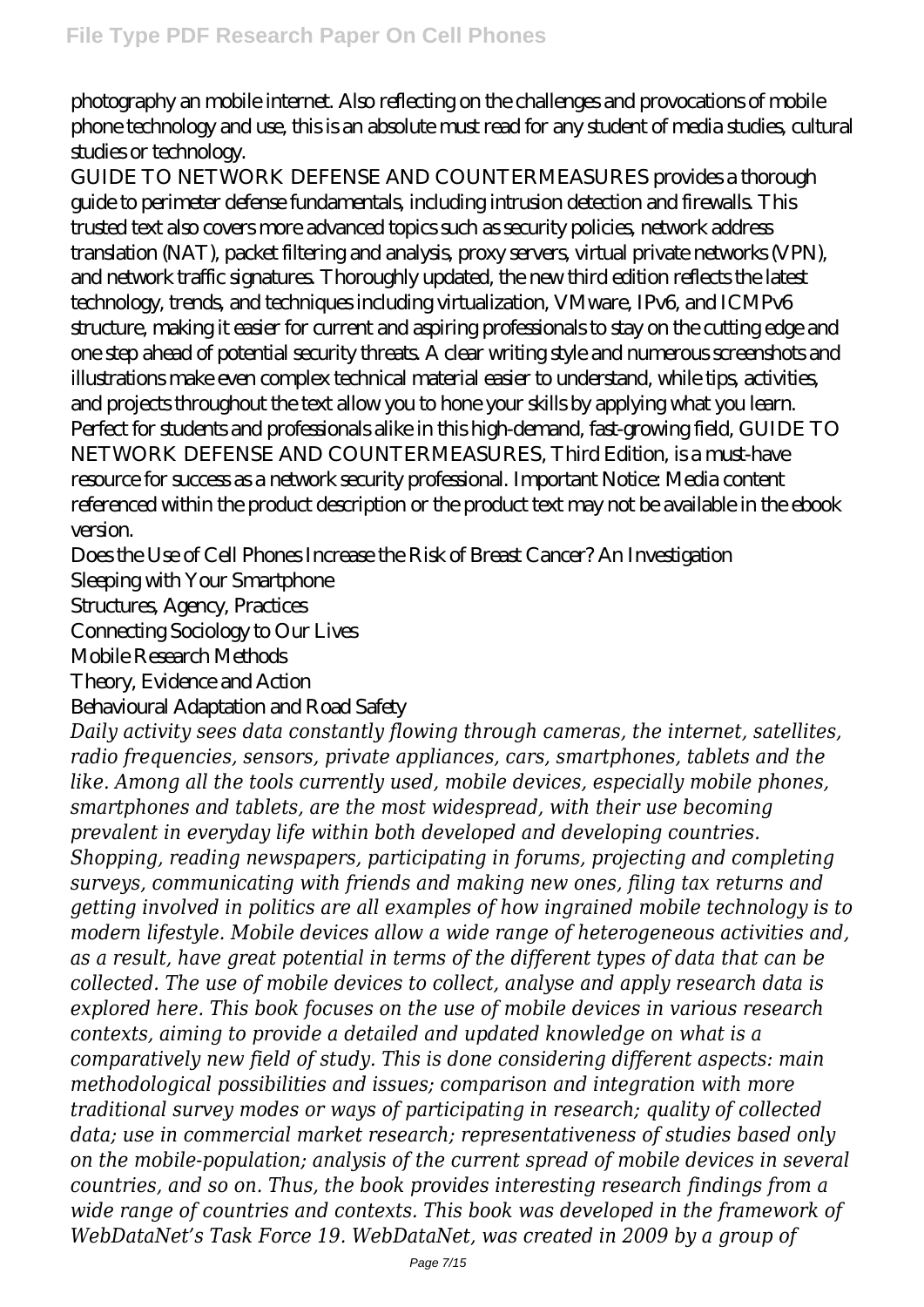*researchers focusing on the discussion on data collection methods. Supported by the European Union programme for the Coordination of Science and Technology, WebDataNet has become a unique, multidisciplinary network that has brought together leading web-based data collection experts from several institutions, disciplines, and relevant backgrounds from more than 35 different countries. The CellphoneThe History and Technology of the Gadget That Changed the WorldMcFarland*

*Does it have to be this way? Can't resist checking your smartphone or mobile device? Sure, all this connectivity keeps you in touch with your team and the office—but at what cost? In Sleeping with Your Smartphone, Harvard Business School professor Leslie Perlow reveals how you can disconnect and become more productive in the process. In fact, she shows that you can devote more time to your personal life and accomplish more at work. The good news is that this doesn't require a grand organizational makeover or buy-in from the CEO. All it takes is collaboration between you and your team—working together and making small, doable changes. What started as an experiment with a six-person team at The Boston Consulting Group—one of the world's elite management consulting firms—triggered a global initiative that eventually spanned more than nine hundred BCG teams in thirty countries across five continents. These teams confronted their nonstop workweeks and changed the way they worked, becoming more efficient and effective. The result? Employees were more satisfied with their work-life balance and with their work in general. And the firm was better able to recruit and retain employees. Clients also benefited—often in unexpected ways. In this engaging book, Perlow takes you inside BCG to witness the challenges and benefits of disconnecting. She provides a step-by-step guide to introducing change on your team—by establishing a collective goal, encouraging open dialogue, ensuring leadership support—and then spreading change to the rest of your firm. If you and your colleagues are grappling with the "always on" problem, it's time to disconnect—and start reading.*

*95 percent of Americans own some kind of cell phone. It has become a tool that people feel lost without when forgotten at home or elsewhere. This volume comprehensively covers the origins and evolution of cell phone technology. Readers will consider its impact on society and future uses.*

*Current Insights and Future Trends*

*The Cell Phone's Impact on Society*

*Reclaiming Conversation*

*How to Break the 24/7 Habit and Change the Way You Work*

*Sharpen Your Essay Writing Skills*

*Selected Research*

*And Other Essays On Technology In Everyday Life*

Research Paper (postgraduate) from the year 2017 in the subject Medicine - Public Health, grade: 1, Egerton University, language: English, abstract: Breast cancer is posing serious threats to women, although men have also been found to suffer from breast cancer. Therefore, this paper will provide an overview of breast cancer disease. It will also answer the research question: Does women carrying cell phones in their bras increase their chances of breast cancer, making breast cancer more frequent in younger women? Breast cancer has been presenting diverse trends for decades and its increased prevalence in young women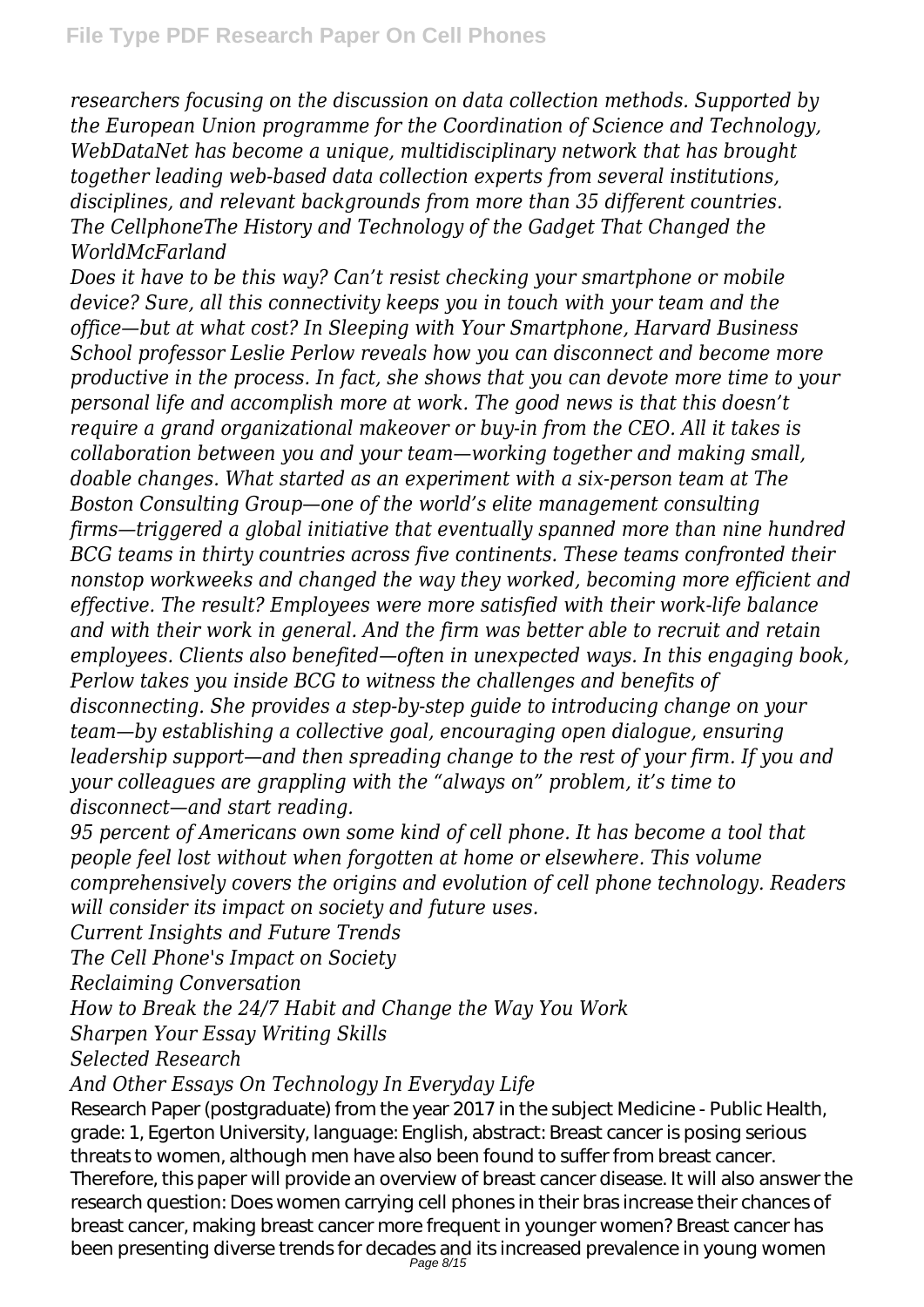has raised concern among scientists. In practice, breast cancer is characterized by the growth of tumor cells in the breast tissue. Breast cancer is believed to have claimed many human lives in the past four decades, but its prevalence has decreased significantly due to improved disease awareness and treatment. Additionally, the observed decrease in cancer prevalence rate is also attributed to effective breast cancer screening that has enabled healthcare professionals to detect breast cancer cells at the early stages of the disease onset. Recent medical data show that about 230, 480 women in the U.S have invasive breast cancer. Further medical reports show that 57, 650 women have developed non-invasive breast cancer. Consequently, it is estimated that the prevalence rate of breast cancer has reached 13 percent, and this has made the number of breast cancer survivors in the U.S to reach 2.5 million individuals. Ductal breast cancer has been identified to be the most prevalent with a prevalence rate of 80% while lobular cancer comes second with 15% prevalence rate. Other types of breast cancers such as inflammatory breast cancer, medullary cancer and angiosarcoma account for 5% of all breast cancer cases.

For even the most seasoned DUI lawyers, defending drunk driving cases has always presented special challenges. Today, mounting a successful drunk driving defense is more difficult than ever. That's why DWI attorneys rely on Drunk Driving Defense . Written by Lawrence Taylor and Steven Oberman, Drunk Driving Defense is generally considered to be the standard-bearing reference in the field. Clear explanations of key scientific and technological issues for DUI lawyers Drunk Driving Defense ensures that you Understand The chemical, biological and technological concepts and issues underlying drunk driving defense and prosecution. Rely on expert DUI lawyers Taylor and Oberman to bring you up to speed in key areas including: The key defects inherent in blood and breath analysis and testing. The correlation between blood alcohol concentration and actual impairment. The effects of stress and cold weather on alcohol absorption. How fermentation of the blood sample may raise blood alcohol levels. The effect of acetone in breath tests taken by diabetics and dieters. Possible errors in breath analysis due to RFI (radio frequency interference). The effect of trauma from an automobile accident on alcohol elimination Dozens of Practical DWI attorney tools to streamline and simplify drunk driving defense preparation Drunk Driving Defense, Sixth Edition contains dozens of practical tools to streamline and simplify the complex DUI defense process. And now, they are all included on a free bonus DWI Lawyer Resources CD-ROM so you can locate, review, and print them out in a matter of seconds, including: Dozens of quick-reference checklists to help DUI lawyers avoid critical missteps. Sample drunk driving defense motions including those to help DU I lawyers to facilitate discovery, appoint chemical experts, and suppress blood alcohol evidence. More than 150 pages of verbatim direct and DWI attorney cross testimony and statements. Sample arrest reports, instrument instructions and other forms use by police agencies. Comprehensive DWI attorney-client interview questionnaires for DUI lawyers. Detailed operator's manuals For The most current blood alcohol testing equipment: including the Intoxilyzer 8000. Try Drunk Driving Defense Risk-Free for 30 days. Your satisfaction is 100% guaranteed. If for any reason you are not completely satisfied, simply return it to us. FREE SHIPPING! Domestic Ground Shipping is Free when you pay by credit card

Many introductory texts claim to make sociology relevant to student interests. Perhaps no other text has done this so completely - and engagingly - as Connecting Sociology to Our Lives. Tim Delaney not only uses popular and contemporary culture examples, he explains sociology thoroughly within the frame of the contemporary culture of students - a culture shaped by political, economic, and environmental trends just as much as by today's pop stars. This book will help academics to engage their students in sociology through the prism of their own culture. It involves students in critical thinking and classroom discussion through the book's many 'What Do You Think?' inserts, and will inspire them to careers with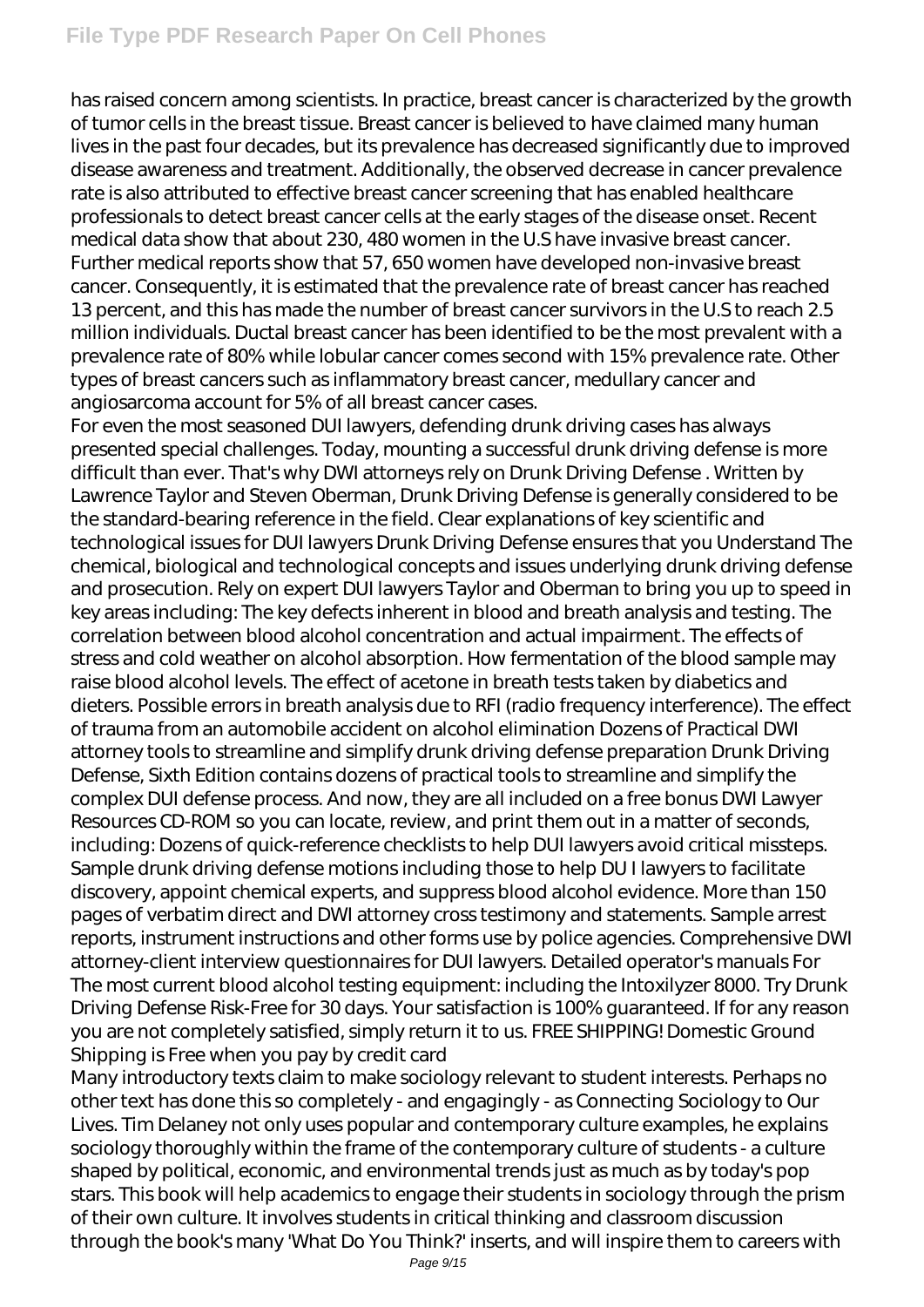the book's unique chapter, 'Sociology's Place in Society: Completing the Connection'. Conquer the pressures of college life with PERSONAL STRESS MANAGEMENT: FROM SURVIVING TO THRIVING. This book provides you with helpful insights and personal strategies for managing the demands ahead and throughout your college career. Written by health and psychology experts, this book offers self-assessments, helpful tips, and even a customizable toolkit for dealing with academics, time management, relationships, and more. You'll also learn how to change your perspective and respond to stress in creative ways, with confidence and resilience, empowering you to be smarter, stronger, and more successful for the rest of your life. Engaging you with skills you can use right away, PERSONAL STRESS MANAGEMENT: FROM SURVIVING TO THRIVING incorporates the latest insights from neuroscience, exercise physiology, nutrition, and medicine, while encouraging healthy habits like regular exercise and good nutrition to prevent burnout. Important Notice: Media content referenced within the product description or the product text may not be available in the ebook version.

Affordances and Constraints of Mobile Phone Use in English Language Arts Classrooms Investigating Technology, Gender and Empowerment

In the Chamber of Risks

The History and Technology of the Gadget That Changed the World

Theoretical Perspectives

Cell Phones

Cell Phones and Distracted Driving

The 13th International Conference on Human–Computer Interaction, HCI Inter- tional 2009, was held in San Diego, California, USA, July 19–24, 2009, jointly with the Symposium on Human Interface (Japan) 2009, the 8th International Conference on Engineering Psychology and Cognitive Ergonomics, the 5th International Conference on Universal Access in Human–Computer Interaction, the Third International Conf- ence on Virtual and Mixed Reality, the Third International Conference on Internati- alization, Design and Global Development, the Third International Conference on Online Communities and Social Computing, the 5th International Conference on Augmented Cognition, the Second International Conference on Digital Human Mod- ing, and the First International Conference on Human Centered Design. A total of 4,348 individuals from academia, research institutes, industry and gove- mental agencies from 73 countries submitted contributions, and 1,397 papers that were judged to be of high scientific quality were included in the program. These papers dress the latest research and development efforts and highlight the human aspects of the design and use of computing systems. The papers accepted for presentation thoroughly cover the entire field of human–computer interaction, addressing major advances in knowledge and effective use of computers in a variety of application areas.

Distracted driving is a behavior dangerous to drivers, passengers, and non-occupants alike. Distraction is a specific type of inattention that occurs when drivers divert their attention from the driving task to focus on some other activity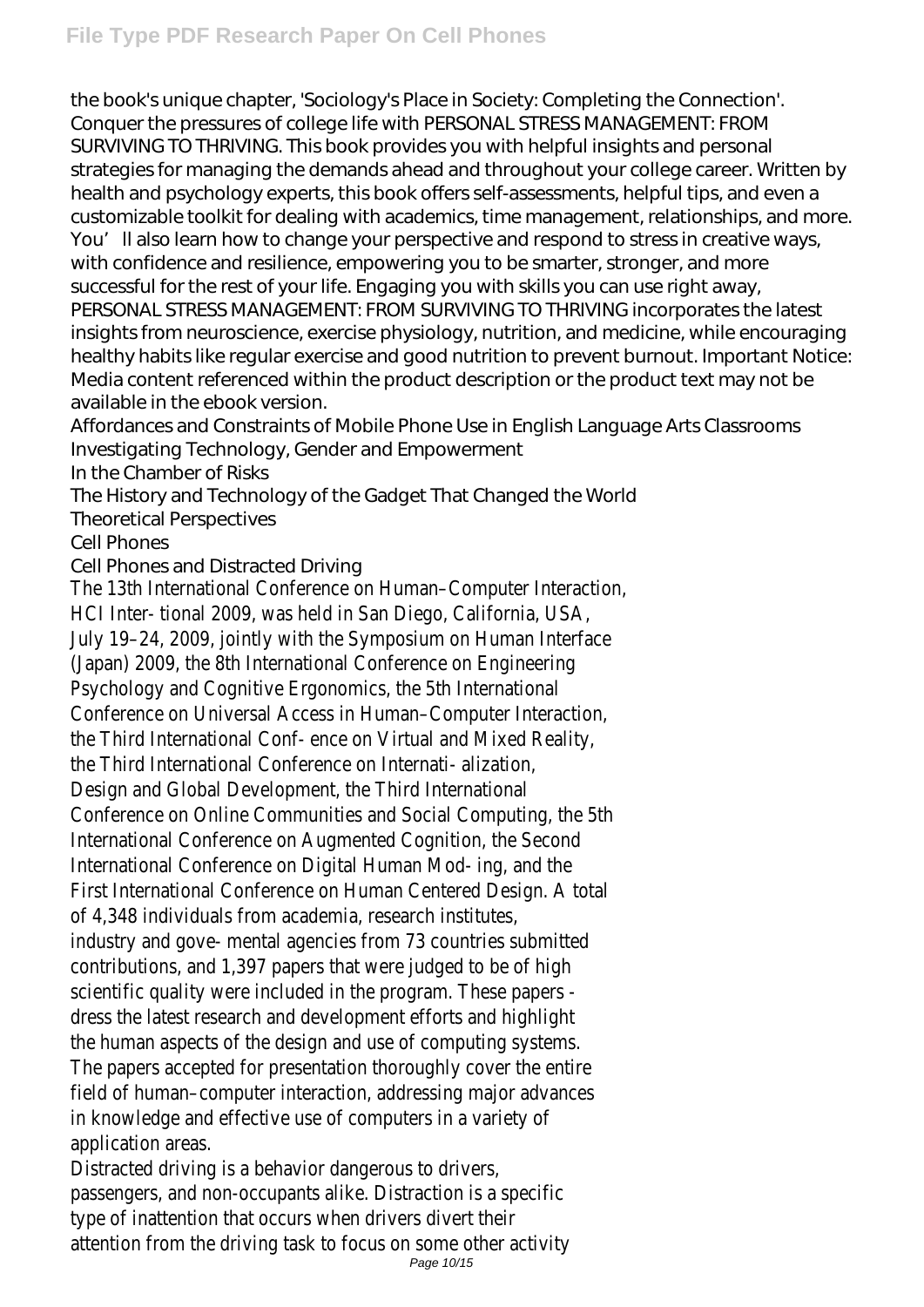instead. Of those people killed in distraction-affected crashes, 408 occurred in crashes in which at least one of the drivers was using a cell phone (13% of fatalities in distraction-affected crashes) at the time of the crash. Use of a cell phone includes talking/listening to a cell phone, dialing/texting a cell phone, or other cell-phone-related activities. In keeping with the National Highway Traffic Safety Administration's distraction plan (Overview of the National Highway Traffic Safety Administration's Driver Distraction Program, April 2010, DOT HS 811 299), the agency continues to refine collection of information about the role of distracted driving in policereported crashes. This book examines data gathered on specific distracting activities to support the development of safety countermeasures and to conduct improved data analysis. Technological advancements in the West since the last millennium have contributed to global modernity. Technologies set conditions for the closeness of the nation-states and for the affinity of the global and the local. They are also penetrating everyday life, and even sometimes the body, producing radical social changes. Yet, arguing that new technologies bring a new life and a promising future to global societies remains a questionable thesis.This book attempts to explore the relationship between new technologies and global societies, to gain an understanding of how the positive as well as negative influences of technologies bear on global societies, how their practices of use are resisted or re-interpreted by these societies, and how their social meaning is constituted through the process of negotiation with these societies. Part 1 is on science, technology, culture, and the body; Part 2 is on new media and generations, and Part 3 is on information and communication technologies (ICTs) and work.This book has been selected for coverage in:Index to Social Sciences & Humanities Proceedings® (ISSHP®/ISI Proceedings)Index to Social Sciences & Humanities Proceedings (ISSHP CDROM version/ISI Proceedings) "This multiple-volume publication advances the emergent field of mobile computing offering research on approaches, observations and models pertaining to mobile devices and wireless communications from over 400 leading researchers"--Provided by publisher. Prevention

10th International Symposium, W2GIS 2011, Kyoto, Japan, March 3-4, 2011, Proceedings The Cellphone The Mobile Connection Competition and Stability in Banking a study of mobile reading in developing countries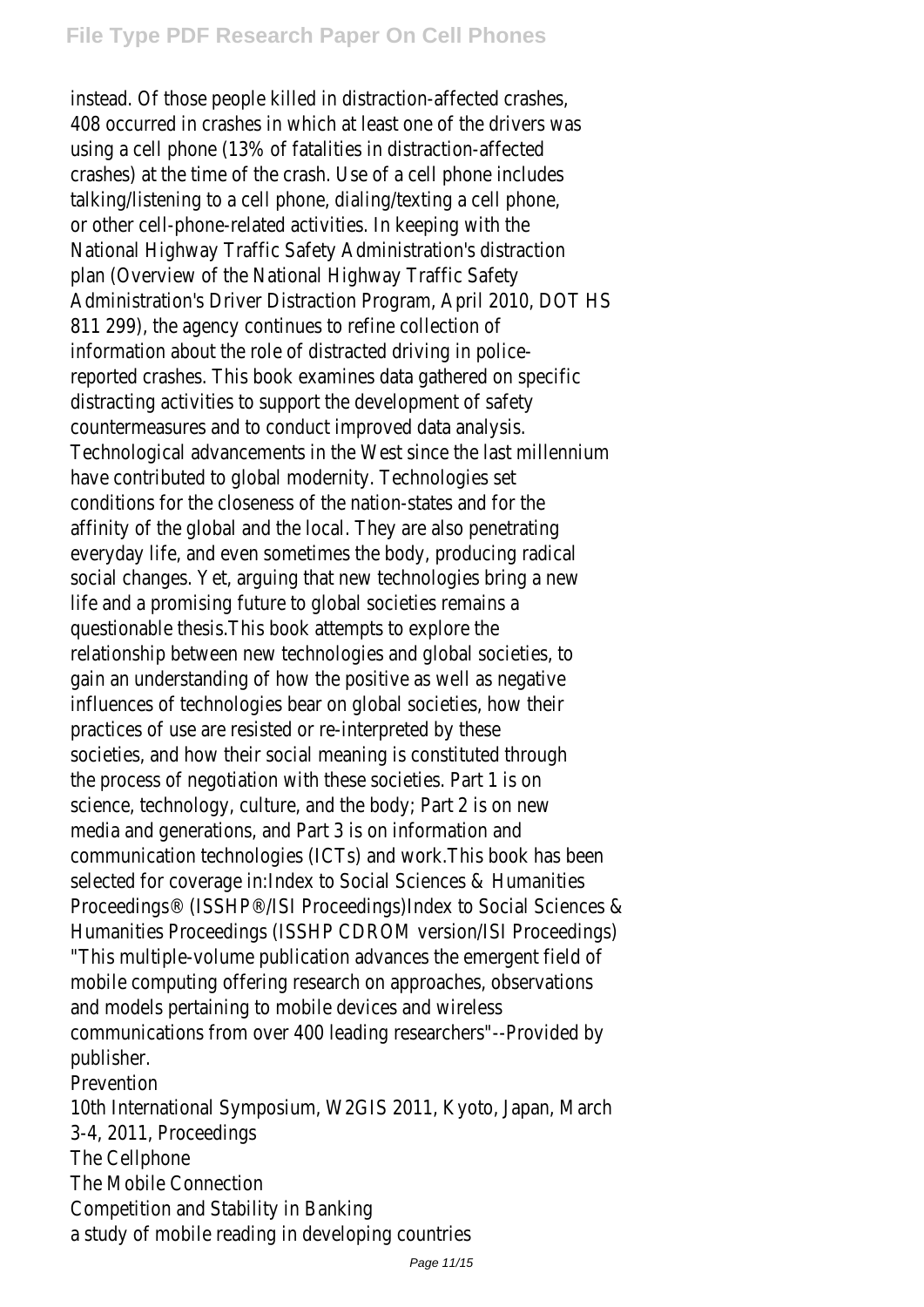# An Introduction to Sociology

Mobile phones have become an integral part of society, as their convenience has helped democratize and revolutionize communication and the marketplace of ideas. Because of their ubiquity in higher education, undergraduate classrooms have begun to utilize smartphones and tablets as tools for learning. The Handbook of Research on Mobile Devices and Applications in Higher Education Settings explores and fosters new perspectives on the use of mobile applications in a classroom context. This timely publication will demonstrate the challenges that universities face when introducing new technologies to students and instructors, as well as the rewards of doing so in a thoughtful manner. This book is meant to present the latest research and become a source of inspiration for educators, administrators, researchers, app developers, and students of education and technology.

This book constitutes the refereed proceedings of the 10th International Symposium on Web and Wireless Geographical Information Systems, W2GIS 2011, held in Kyoto, Japan, in March 2011. A total of 13 full and 3 short papers plus 2 short keynote papers presented were carefully reviewed and selected from 36 submissions. The papers cover a wide range of topics including geographic information retrieval on the web, geo-spatial semantic and sensor web, location-based services, advanced GIS visualization techniques, personalization and adjustment for mobile GIS applications, and geo-spatial data quality and context processing.

In In the Chamber of Risks William Leiss demonstrates that case studies of risk controversies show that those instincts are unreliable guides to effective risk management and that in all cases the opposite position is a far better guide. As risk management is inherently disputable, public perceptions of risk should be seen as legitimate and treated as such and the public should always be involved in discussions about risk evaluations made by scientists and risk managers. ; Leiss chronicles the erratic course of risk management and communication in environmental management in Canada, discussing the notable controversies that have arisen over pesticides and breast cancer, vinyl toys, genetically engineered food crops, cellular telephones, and antibiotic-resistant bacteria, among many others. He focuses on risk management – how we make decisions about and assess hazards in the environment – and on risk communication – social dialogue that deals with both our intuitive feelings of concern about substances or activities that might hurt our health or the environment, and the scientific and probabilistic description of them. ; Leiss shows that both risk management and risk communication, when properly constructed, require an elaborate process because the very things that can cause harm are in most cases the same things that bring us great benefits, such as paper mills, electricity from nuclear power generating stations, or wireless telecommunications. ;

For parents who feel exhausted and overwhelmed with the digital noise! How to prevent and reduce gadgets and screens in the life of our young children is a real and growing concern! Gadgets are the new age - babysitters. They are validated by technology funded multi million dollar companies. The future is prophesied by these global companies and their funded tech summits to prepare for AI. If we continue to sleep over such concepts and very expensively crafted stories we are heading for genetic mutation of AI within our children's bloodstreams very near in the future. AI can never be the future! It will always be our human mind. Unless we allow our small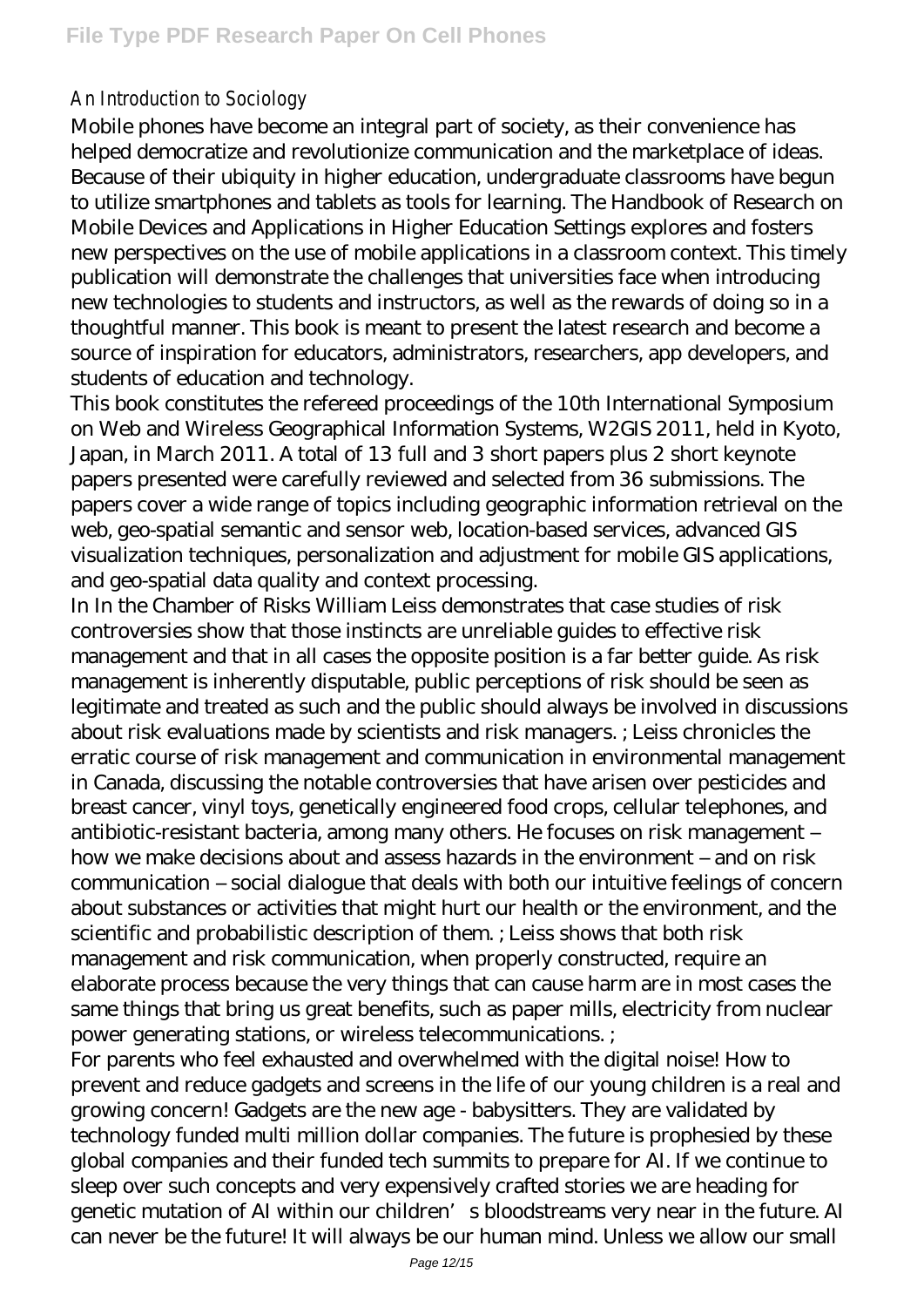children to get conditioned way too early inside the world of screens. I invite you for a few days and months to stop planning for their future. Become present to what you are creating in their present moments. How well do they sleep? How well are they processing their emotions? How well can they stay without YOU being their toy and time pass. How hungry are they to learn? How grateful are they for all they are abundantly provided by you? This book is my sincere prayer for your family and your beautiful children. May you bring your inner wisdom to shape the very life you have brought into this world. This book is not to fix anything that you have been doing. This book is for providing you all the love and support to keep going. As being a parent is an endless and beautiful journey!

Focus on Learning Technologies

Human Centered Design

Handbook of Research on Mobile Marketing Management

Mobile Computing: Concepts, Methodologies, Tools, and Applications

Empowerment Series: Essential Research Methods for Social Work

Web and Wireless Geographical Information Systems

#### New Technologies In Global Societies

The use of phones in the classroom is a controversial topic that receives a variety of reactions and can have political ramifications. In various school districts across different states, as well as in some countries, cell phone usage has been banned in the classroom to combat what administrators say is a distracted student population. However, research demonstrates that cell phones can have a positive effect on learning and engagement. Instead of banning cell phones, some teachers have found ways to incorporate educational apps, gaming apps, and social media into course materials. Although much research has emerged involving the integration of technology and digital literacies in English language arts (ELA) classrooms, mobile phone use as a discrete construct has not been explored widely. Affordances and Constraints of Mobile Phone Use in English Language Arts Classrooms aims to shine a light on the controversial topic of mobile phones in the English language arts classroom, focusing on comparing the opportunities that they afford students, as well as the negative effects they can have on learning. The chapters within this book examine learning outcomes, best practices, and practical applications for using mobile phones in ELA and adds to the body of literature on mobile phone use in secondary classrooms in general, standing as a unique resource on mobile phones in the language arts curriculum. While highlighting topics that include gaming applications, online learning, student engagement, and classroom management, this book is ideally designed for inservice and preservice teachers, administrators, teacher educators, practitioners, stakeholders, researchers, academicians, and students who are interested in learning more about the pluses and minuses of mobile phone use in ELA. Despite being an accepted construct in traffic and transport psychology, the precise nature of behavioural adaptation, including its causes and consequences, has not yet been established within the road safety community. A comprehensive collection of recent literature, Behavioural Adaptation and Road Safety: Theory, Evidence, and Action explores behavioural adaptation in road users. It examines behavioural adaptation within the context of historical and theoretical perspectives, and puts forth tangible—and practical—solutions that can effectively address adverse behavioural adaptation to road safety interventions before it occurs. Edited by Christina Rudin-Brown and Samantha Jamson, with chapters authored by leading road safety experts in driver psychology and behaviour, the book introduces the concept of behavioural adaptation and details its more relevant issues. It reviews the definition of behavioural adaptation that was put forward by the OECD in 1990 and then puts this definition through its paces, identifying where it may be lacking and how it might be improved. This sets the context for the remaining chapters which take the OECD definition as their starting points. The book discusses the various theories and models of behavioural adaptation and more general theories of driver behaviour developed during the last half century. It provides examples of the "evidence" for behavioural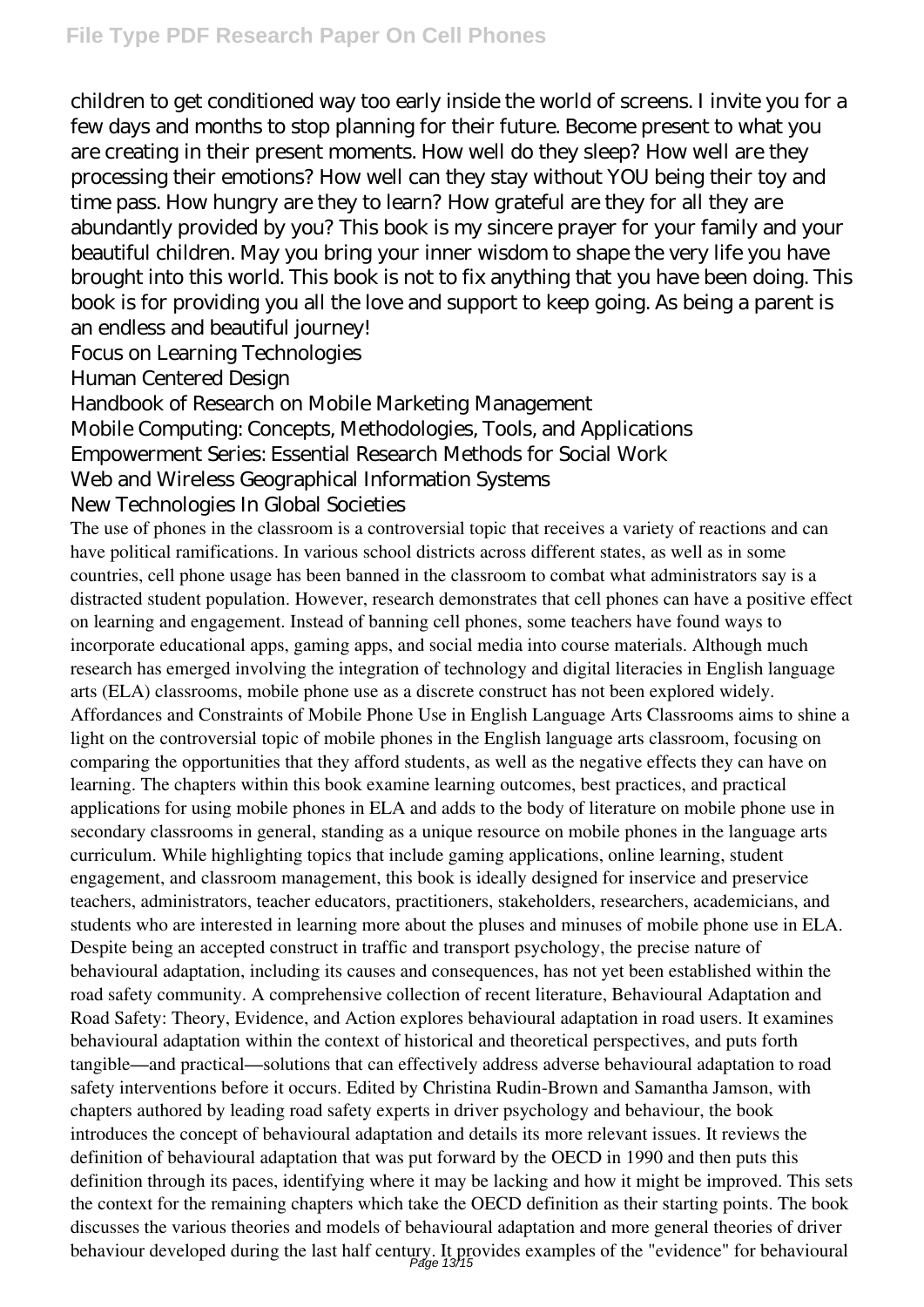adaptation—instances in which behavioural adaptation arose as a consequence of the introduction of safety countermeasures. The book then focuses on the internal, "human" element and considers countermeasures that might be used to limit the development of behavioural adaptation in various road user groups. The book concludes with practical tools and methodologies to address behavioural adaptation in research and design, and to limit the potential negative effects before they happen. Supplying easy-to-understand, accessible solutions that can be implemented early on in a road safety intervention's design or conception phase, the chapters represent the most extensive compilation of literature relating to behavioural adaptation and its consequences since the 1990 OECD report. The book brings together earlier theories of behavioural adaptation with more recent theories in the area and combines them with practical advice, methods, and tangible solutions that can minimise the potential negative impact of behavioural adaptation on road user safety and address it before it occurs. It is an essential component of any road safety library, and should be of particular relevance to researchers, practitioners, designers, and policymakers who are interested in maximizing safety while at the same time encouraging innovation and excellence in road transport-related design.

Presenting the history of the cellular phone from its beginnings in the 1940s to the present, this book explains the fundamental concepts involved in wireless communication along with the ramifications of cellular technology on the economy, U.S. and international law, human health, and society. The first two chapters deal with bandwidth and radio. Subsequent chapters look at precursors to the contemporary cellphone, including the surprisingly popular car phone of the 1970s, the analog cellphones of the 1980s and early 1990s, and the basic digital phones which preceded the feature-laden, multipurpose devices of today.

?Advances in Advertising Research are published by the European Advertising Academy (EAA). This volume is a compilation of research presented at the 10th International Conference on Research in Advertising (ICORIA) which was held in Berlin (Germany) in June 2011. In the face of an ever increasing number of products and services, as well as an increasingly cluttered media environment, advertising research is confronted with multiple challenges. Against this background, Advances in Advertising Research (Vol. 3) is gaining significance in advancing, promoting, disseminating, and stimulating high quality advertising research. This book provides state-of-the-art research in international advertising with twenty-nine articles by renowned advertising and communication scholars from the worldwide ICORIA network.

The Role of Regulation and Competition Policy

Breakthroughs in Research and Practice

Reading in the mobile era

Advances in Advertising Research (Vol. III)

Self-Regulated Learning and Academic Achievement

Guide to Network Defense and Countermeasures

The Power of Talk in a Digital Age

**Focus on Learning Technologies helps teachers understand the role of digital technologies in supporting language learning for second or foreign language learners aged 5–18. Drawing on research with schoolage learners, the book equips teachers with the knowledge necessary to make effective and principled decisions about choosing and using learning technologies in their own language classes. The book provides an accessible overview of key research studies on learning technologies, considers examples from real classroom practice, and provides activities to help teachers relate the content to their own teaching contexts. Additional online resources at www.oup.com/elt/teacher/folt Nicky Hockly is Director of Pedagogy at award-winning online training and development organisation The Consultants-E (www.theconsultants-e.com). Oxford Key Concepts Series**